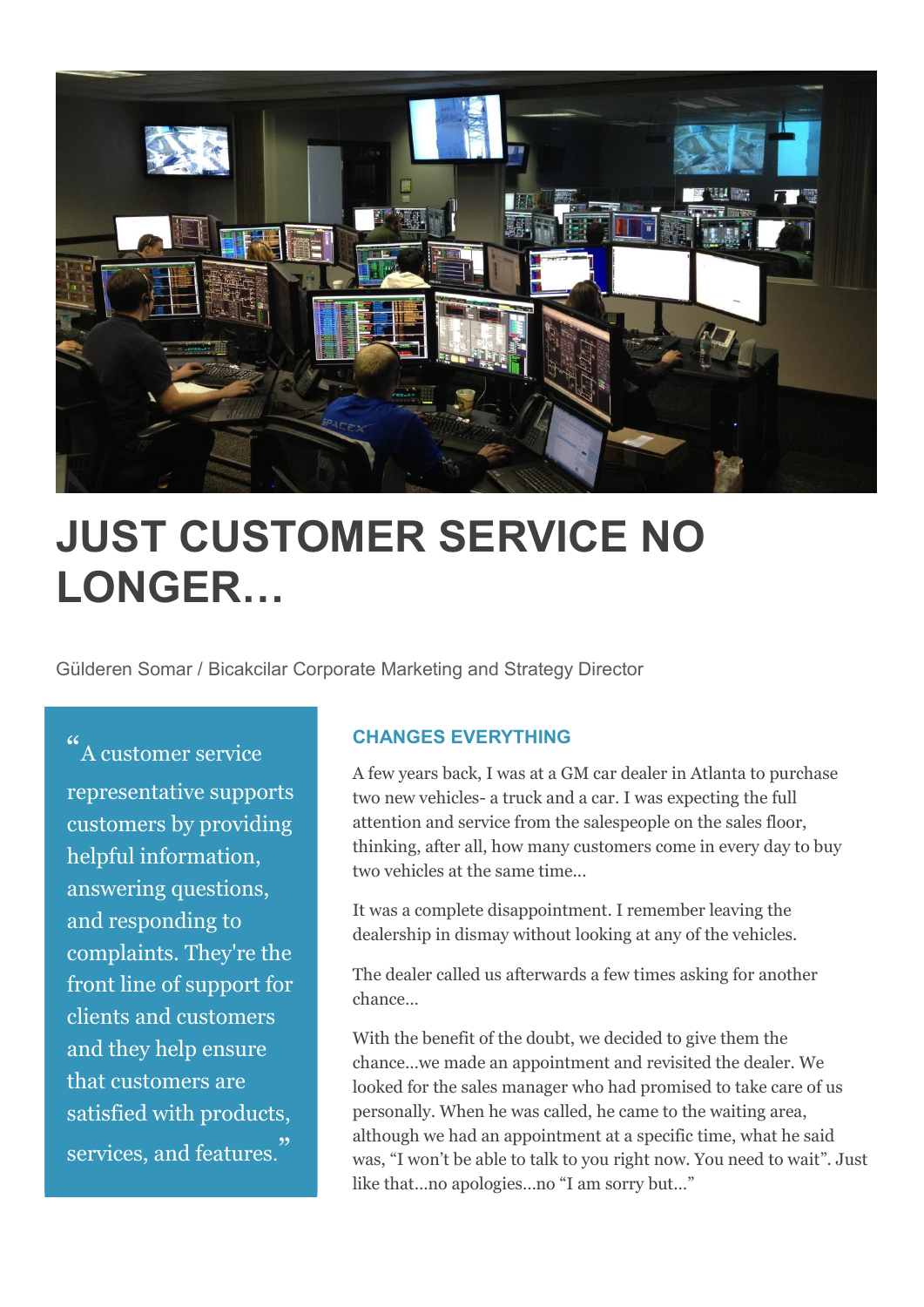That was the end of that dealer for me…In the meantime, one of my colleagues at work had told me that if I really needed a good service and a great new car, I needed to visit the Saturn dealership which was only a couple of miles away. I thought Saturn was also GM- so what would be any different? My colleague assured me that this one was different. And so we went….

It was the best purchasing experience I have ever had.

I loved my car…I loved the service…everything was perfect. I was not alone… Actually late in 1990's, there was a big group of Saturn lovers emerging in the US.

I wish the story ended well… But it did not… Saturn closed its business some years later… According to the analysts, it had to do with the GM administration that although the Saturn project was a big change in doing business for GM, its management still continued with the same traditional ways that actually had pushed a lot of people into buying Japanese cars in the past.

*In other words, GM's traditional administrative culture was not in compliance with what Saturn offered as value.*

When I thought about this incident, I came to realize that it was not just the service that appealed to me but it was the whole experience of meeting the salesperson, testing the car, after purchase ceremony and then came the actual driving of the car for years…They would check on me monthly to see if I was still enjoying the car and would ask for feedback and suggestions…What really had impressed me was the whole experience in doing business with the Saturn dealer! They were years ahead of GM!

In today's extremely competitive environment, customer service, by itself, no longer exists. Whether it is B2C or B2B, the customer is creating the perception of the seller based on the total experience of the purchase. In B2C, this is more difficult because how retailers handle the customer's purchase of your product is beyond their control. However, in B2B that is not the case!

In B2B, two businesses exchange transactions with each other. Both sides want to make money with profit and both sides have their own customers to keep happy.

The whole transaction, all the way from business development to the final sales is 100% under our control. We can define the customer experience to assure it is well understood within all the departments of the company- especially the ones that touch the customer at one point throughout the journey.

Maybe that is why B2B business is more complicated. There are too many players, too many dependents and too many different expectations.

In B2B, nobody just buys anything for the sake of it.

## There is always another customer (our customers' customers) at the other end.

This is one of the crucial reasons businesses have to be proactive. Businesses have to build the knowledge to be able to let the customer see the future benefits.